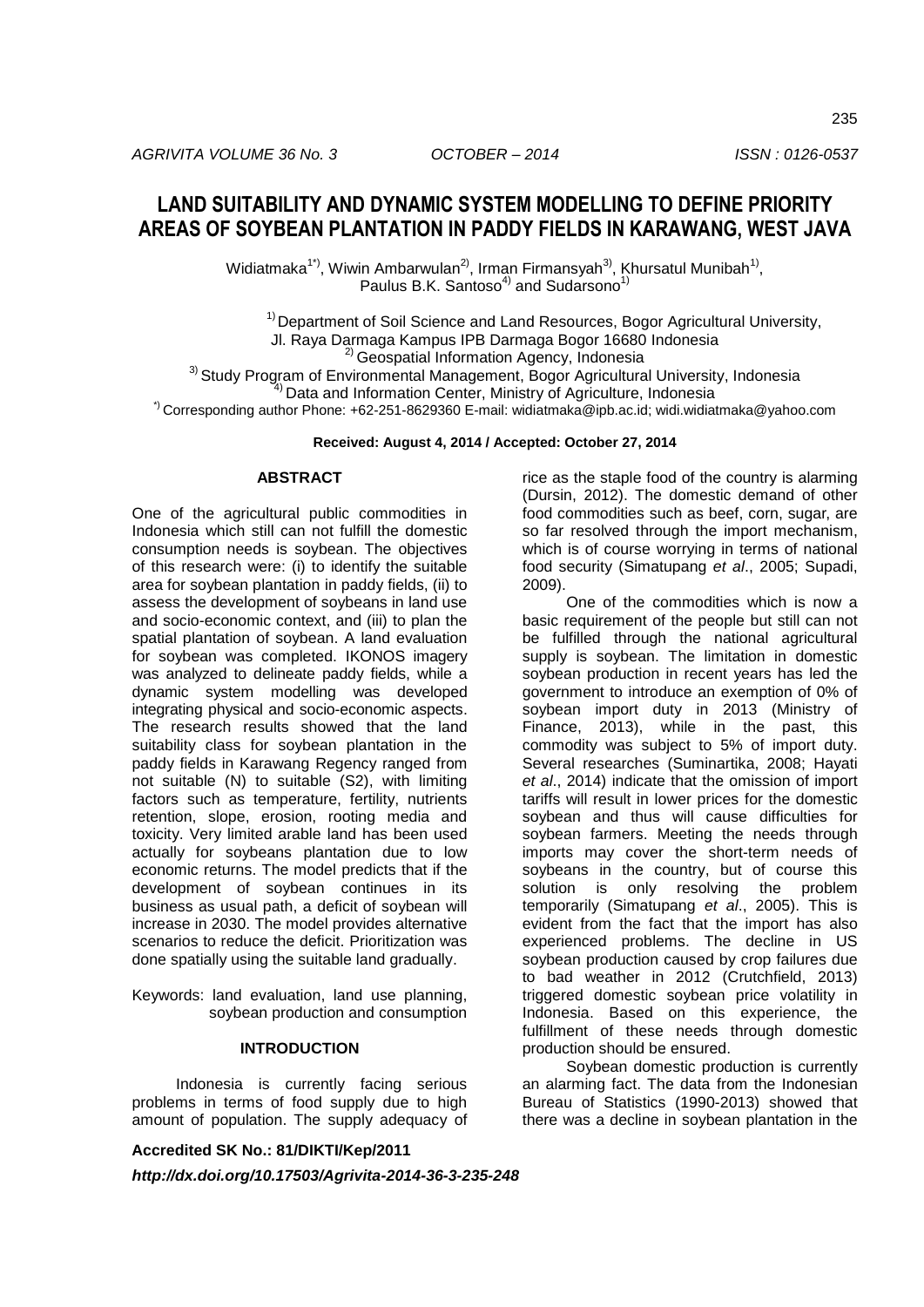last decade. As an illustration, if in 1993 Indonesian soybean planting areas encompassed around 1,468,316 ha, the planting area in 2013 was only 554,132 ha. Although the average productivity has successfully been improved significantly from 1,163 kg.ha $^{-1}$  in 1993 to 1,457 kg.ha<sup>1</sup> in 2013, the production decline cannot be avoided due to the decrease of planting area: only 807,568 tons of soybeans were produced in 2013, a substantial decrease of less than half of the production of 1993, which was 1,707,126 tons.

Meanwhile, soybean consumption in Indonesia increased from 3.43 kg.capita<sup>-1</sup>.year<sup>-1</sup> in 1970s (Mursidah, 2005) to 9.97 kg.capita- $1$ , year $1$  in 2012 (IAARD, 2012). The 851, 286 tons of local soybean production in 2011 were able to meet only 29% of the total national need. Indonesia imported then 2,087,986 tons of soybean to make up for the lack of 71% of domestic soybean (Indonesian Bureau of Statistics, 2011). This challenge will continue to grow with the increase of population. In addition to human consumption, soybean demand continues to grow along with the increasing use for animal feed (Anonymous, 2011). The need will also increase with the prospect of using this commodity for biofuels (Brown, 2008; Pimentel *et al*., 2009; Naylor *et al*., 2008; Liu and Li, 2010).

There are many factors that cause planting area to dwindle, which in turn leads to the decrease of production. The main cause is believed to be the lack of farmers' interest to plant soybeans because of low economic returns (Amaliyah, 2013; Suyamto and Widiarta, 2013). Efforts should therefore be made to raise the interests of farmers, among others, the identification of potential land for cultivation, which should be coupled with production incentives such as provision of attractive price (Adisarwanto, 2010). If soybean prices and trading system can be improved, it is possible to increase production because there are still lands available. The situation can be improved by planting soybean only in biophysically suitable areas in order to enhance high productivity. This is where we may insist on the importance of land suitability evaluation. The method of land suitability evaluation for soybean as well as for other commodity has been developed (FAO, 1976; Rossiter, 2001). Since farmers play a big role in this matter, the improvement of the

farmers' income needs also to be reflected. Therefore, an integrated analysis taken into account the aspects of land availability, land suitability, soybean demand and supply and other socio-economic aspects need to be considered. The dynamic system modelling can facilitate the integration of these aspects (Liu *et al*., 2007; Ferretti and Pomarico, 2013; Russel *et al*., 2013; Turner *et al*., 2013).

Karawang Regency is an agricultural production center. The main crops in this region is paddy. Soybean was generally planted as an alternative commodity in between two paddy plantation periods and thus, soybeans would not be a competitor for paddy. As a paddy production center, theoretically there are still vast area of paddy field to be planted by soybean. As an illustration, according to the data of Indonesian Bureau of Statistics (1990-2013), the paddy field area in 2011 in this regency encompass around 95,927.65 ha, however, soybean plantation in 2011 has decreased to only 585.16 ha in 2011, while soybean plantation in 1993 was 104,772 ha. Hence, the research was done in the context of developing soybean as an alternative crop rotation to paddy. Karawang is also an area close to the state capital, Jakarta, so that changes in land use from agricultural land to non-agricultural use is quite dynamic.

The objectives of this research were to: (i) identify the suitable area for soybean plantation in paddy fields, (ii) to assess the development of soybeans in land use and socio-economic context, and (iii) to plan the spatial soybean plantation priority in paddy field according to dynamic socio-economic factors.

# **MATERIALS AND METHODS**

This research was conducted in Karawang Regency, West Java Province (Figure 1). The area lies between 107º02'-107º40`E and 5º56`-6º34`S, in the north coast of Java Island. The regency has an area of 175,327 ha and consists of 30 districts. The soil is quite fertile, developed from volcanic parent material in the southern part and alluvium in the north shore. This region is a flat region with slope of 0-3% constitutes 83.6% of the area, and height of <12 m above sea level constitutes 57.6% of the area. This region has a wet tropical climate, with an annual rainfall varying from 1,300 to 3,200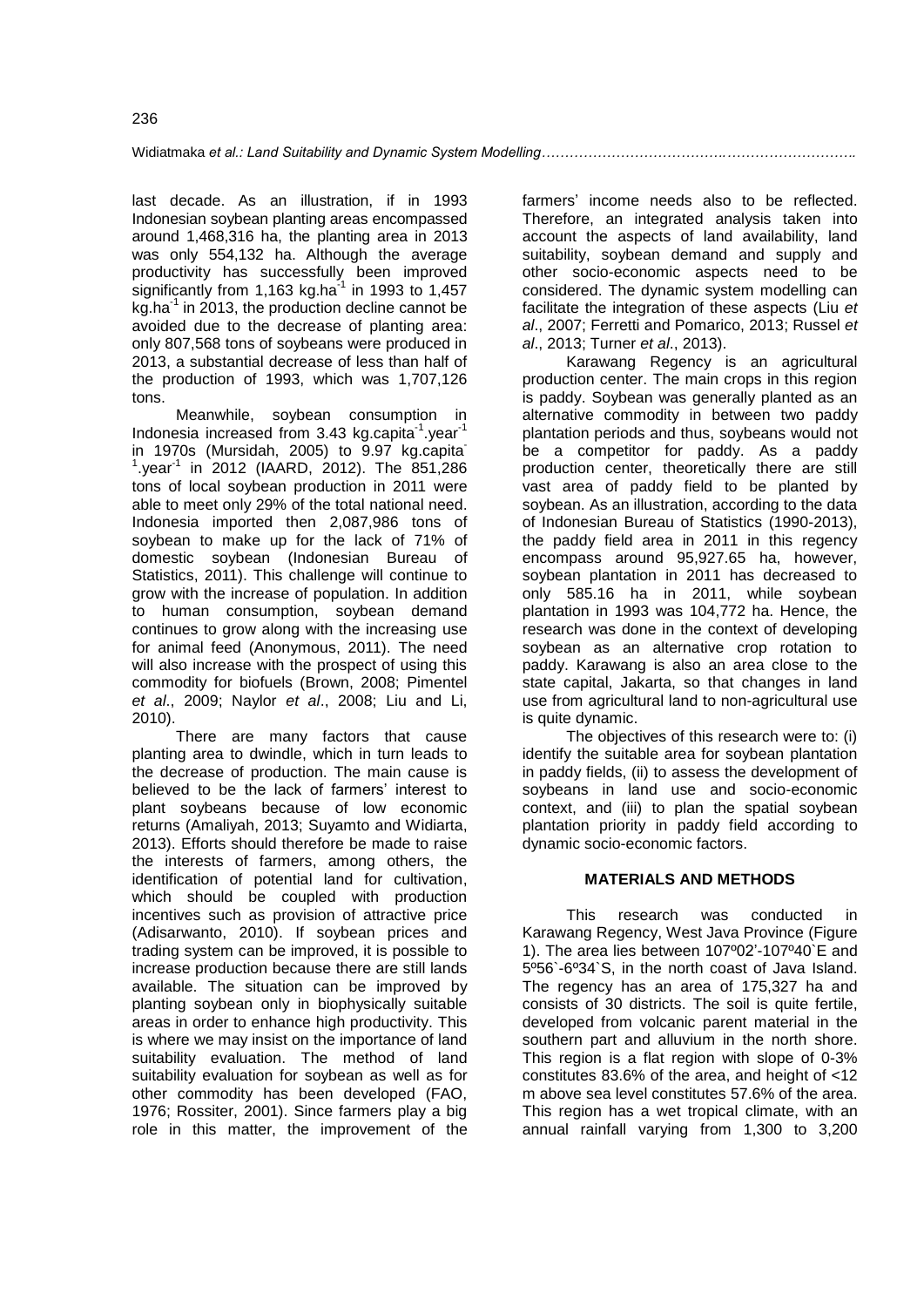mm.year<sup>-1</sup>. The wettest month is February, with 485 mm.month<sup>-1</sup> rainfall and the driest month is July with 5 mm.month<sup>-1</sup> rainfall.



Figure 1. Research location of Karawang Regency, West Java, Indonesia

**Paddy Field delineation**. As the analysis in this study is focused on soybean planted in paddy fields, existing paddy field was first delineated by using high-resolution (1 m) imagery, IKONOS of 2012. The delineation was done by Ministry of Agriculture.

**Land Suitability Analysis***.* Analysis of land suitability for soybean in paddy fields area was done using the Automated Land Evaluation System (ALES), according to the method described in Rossiter (2001), Albaji *et al*. (2009) and Widiatmaka *et al*. (2012). The Land Mapping Unit (LMU) evaluated was taken from previous soil mapping at scale of 1:50,000 which included 68 soil samples (Faperta IPB, 1993; Puslittanak, 1996). Twenty additional soil samples were conducted for this study in 2013. Detailed LMU is not presented in this paper due to page limitations. Land suitability criteria used was the criteria from Land Ressources Evaluation Project (LREP II) (Hardjowigeno and

Widiatmaka, 2007; Ritung *et al*., 2007). Result of land evaluation was land classification into classes of S1 (very suitable), S2 (suitable), S3 (marginally suitable), N1 (currently not suitable) and N2 (permanently not suitable). The subclass was indicated by abbreviation of limiting factors (Hardjowigeno and Widiatmaka, 2007; Djaenudin *et al*., 2003).

The procedure of land evaluation in ALES were performed in several steps including determination of land use type (LUT), in this case soybean monoculture in paddy fields, land use requirements (LUR), land characteristics (LC), and analysis using decision tree. The software used for land evaluation was ALES ver. 4.65e. The analysis was done by integrating Arc-GIS 10.1 and ALES. LCs used for land evaluation were stored in ALES database. The knowledge deriving from the expert was used to evaluate the suitability of each LMU. The results of ALES land evaluation were then transferred to Arc-GIS for geographic reference in order to depict the results in the form of map and tabulation.

Economic land suitability has also been done with ALES using the data of Indonesian Bureau of Statistics. The result was compared with economic land suitability of paddy field. Detail of the economic analysis will however not be presented, it can be consulted in Widiatmaka *et al*. (2012).

**Dynamic System Modelling**. The dynamic system models were used to formulate, simulate and validate the sustainable land use for soybean. System dynamics is designed for analysis of complex physical-socio-economic systems (Shen *et al*., 2009). A detailed description of the methodology is presented by Forrester (1968). This methodology has been applied into various fields, including environmental sustainability (Forrester, 1961, 1968). environmental management (Mashayekhi, 1990), transport and land use planning (Heimgartner, 2001; Shen *et al*., 2009; Luo *et al*., 2010), mining ressources (Elshkaki, 2013), land and water resource planning (Ford, 1996; Zarghami and Akbariyeh, 2012), ecological modelling (Li *et al*., 2012), agricultural sustainability (Saysel *et al*., 2002; Turner *et al*., 2013), regional planning and management (Guo *et al*., 2001).

All system dynamic models are made out of three kinds of variables: stock, rate, and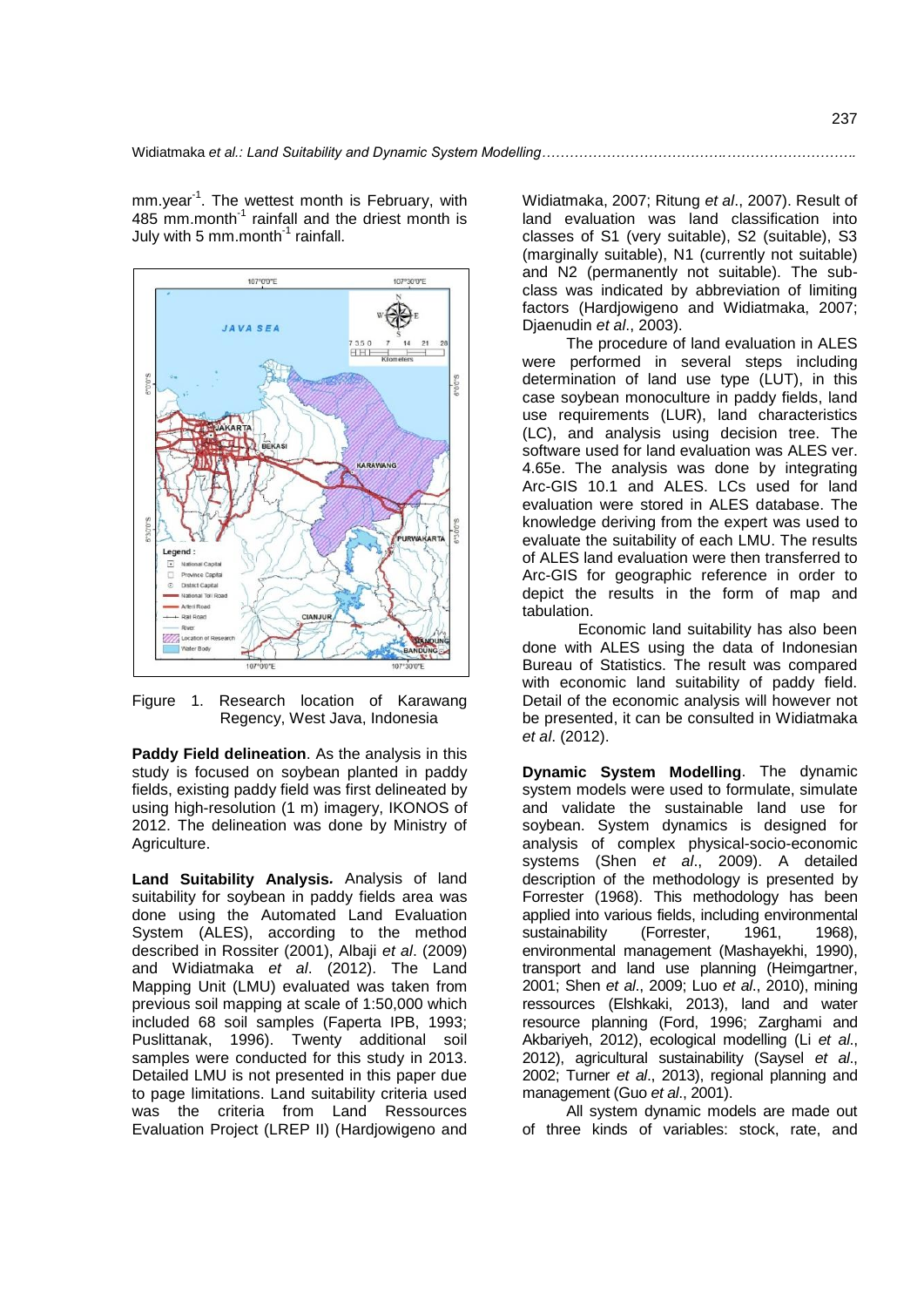Widiatmaka *et al.: Land Suitability and Dynamic System Modelling* 

auxiliary, and two kinds of flows, physical/material and information. In system dynamics, simulation is governed entirely by the passage of time and is referred to as ''time-step'' simulation (Coyle, 1996; Shen *et al.*, 2009). The purpose of a dynamic system study is to understand how and why the dynamic systems are generated and to search for managerial policies to improve the situation. These policies refer to the long-term, macro-level decision rules used by upper management (Saysel *et al.*, 2002; Shen *et al.*, 2009).

Soybean cultivation could be viewed as a system which can be modeled. The model built is described through causal loop (Figure 2). The model developed in this research consisted broadly of 3 (three) sub-models, namely: (i) land use sub-model, (ii) economic sub-model, and (iii) demand sub-model. In this research, the model was built using Powesim 8.0 software.

In land use sub-model, the first factor to be considered was the "paddy field area". In this area, the suitability for soybean was considered; this includes lands currently planted with soybeans and unused land that has the

potencies for soybean planting. All of these factors would affect the planted and harvested area of soybeans.

Land use sub-model is related to the economic sub-model through the soybean price and soybean production costs. The higher the price of soybeans, the lower the production costs, or in other words, the higher the profits, the higher the willingness of farmers to plant soybeans. Many researches have indicated this phenomena (Prasetyo *et al*., 2012; Suyamto and Widiarta, 2013). This sub-model is also related to the profitability of paddy production.

The results of the survey for this research showed that the higher the level of profit from paddy production, the lower the willingness of farmers to plant more soybeans. Therefore, factor of soybean to paddy benefit ratio affects the sub-model.

The land use sub-model and economic sub-model are associated with the demand submodels. The demand for soybeans is influenced by the level of per-capita consumption, the amount of population growth and stock.



Figure 2. Causal loops of soybean dynamic system model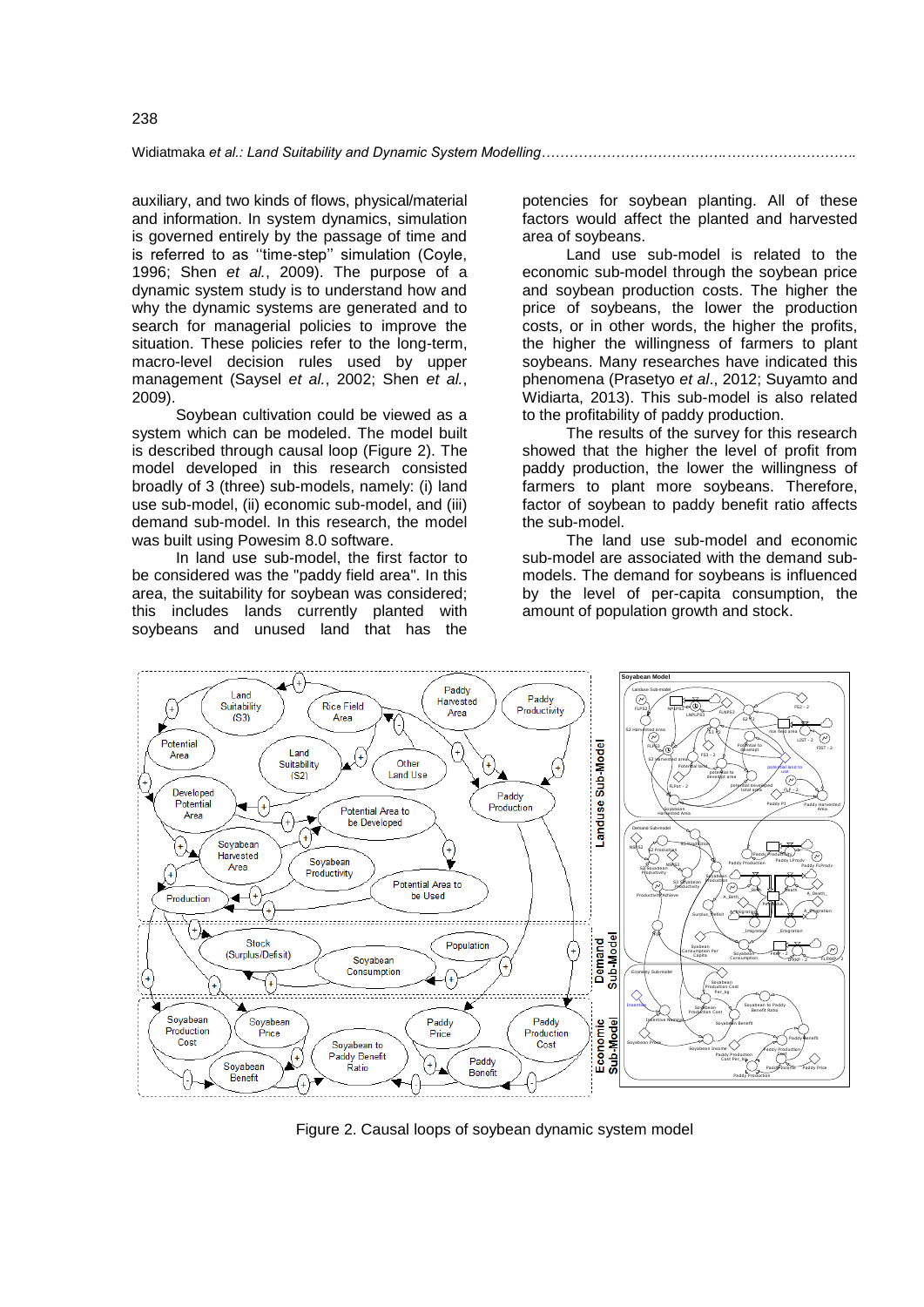The model validation was performed by error analysis using 2 (two) parameters: (i) Absolute Mean Error (AME), which is the difference between the average value (mean) of the results of simulation with the actual value; the actual value means the value obtained from the actual data of Indonesian Bureau of Statistics, and (ii) Absolute Variation Error (AVE), which is the deviation of variation (variance) of simulation with actual variation. The limits of acceptable deviation were between 1-10% (Hartrisari, 2007).

AME = [(Si – Ai)/Ai]..........................................(1)  $Si = Si N$ , where S = simulation value  $Ai = Ai N$ , where  $A = actual value$  $N =$  time series interval

AVE = [(Ss – Sa)/Sa].......................................(2)  $\text{Ss} = ((\hat{\text{Si}} - \hat{\text{Si}})^2 \text{N}) =$  deviation of simulation value Sa =  $\left( (\overline{Ai} - \overline{Ai})^2 N \right)$  = deviation of actual value

To facilitate the formulation of policy alternatives, scenarios were formulated in the model. The scenarios were compiled according to type and level of intervention to the existing policy. In the case of soybean production in Karawang Regency, some considerations for the

compilation of policy alternatives were: (i) whether there were sufficient suitable lands for soybean? (ii) If yes, where, and could such lands be located spatially? (ii) whether it was possible to give incentives to farmers in an effort to increase the planting area, rather than providing incentives to import duty exemption?

#### **RESULTS AND DISCUSION**

Karawang Regency as a whole is composed of 65 LMUs. LMU is compiled based on LMU components, including the soil classification in sub-group category, parent material, slope, and landform. Figure 3a presents the spatial distribution of soil types. The soil classification in this figure was grouped in order category (Soil Survey Staff, 2010) to facilitate the presentation.

In the category of soil order (Soil Survey Staff, 2010), the dominant soil was Inceptisols. followed by Entisols. Other soils found were Alfisols, Ultisols and Molisols (Figure 3a). Most of the soils were found in the form of associations and complex of LMU. The mapping scale was at 1:50,000 (Faperta IPB, 1993; Puslittanak, 1996).



Figure 3. Map of: (a) soil class at sub-group categories, and (b) land cover, of Karawang Regency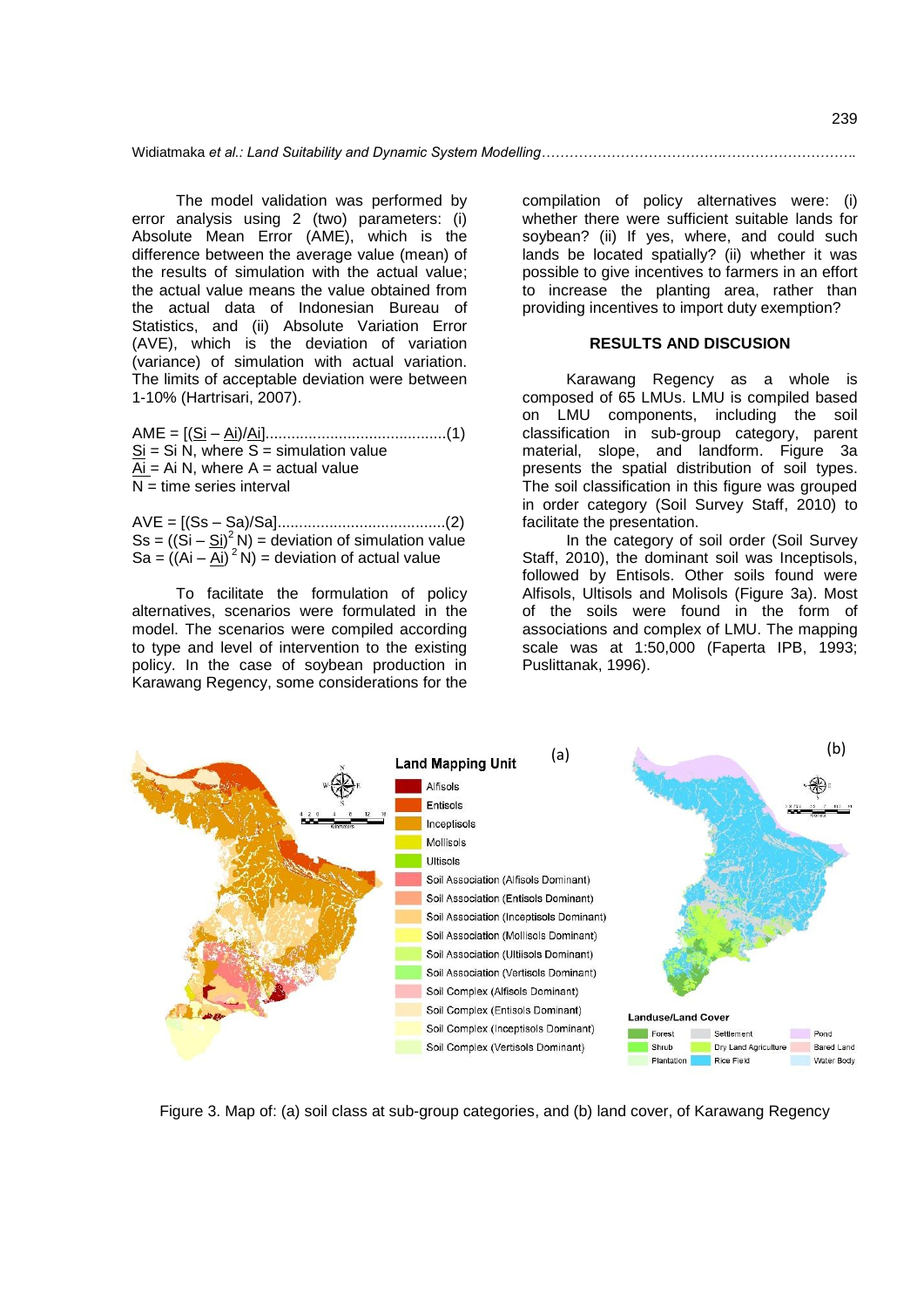The results of land use and land cover analysis are presented in Figure 3b and Table 1. The main land-use in Karawang was respectively paddy fields, residential, agricultural dry land and ponds. Paddy field is the largest land use, covering 53.9% of the total area of analysis.

Table 1. Land use and land cover of Karawang **Regency** 

|   | Nr Landuse/Land Cover | Area      |       |
|---|-----------------------|-----------|-------|
|   |                       | Ha        | ℅     |
| 1 | <b>Water Body</b>     | 1,001.0   | 0.5   |
| 2 | Shrub                 | 741.8     | 0.4   |
| 3 | Forest                | 6,811.3   | 3.6   |
| 4 | Plantation            | 496.0     | 0.3   |
| 5 | Settlement            | 39,706.7  | 20.7  |
| 6 | Dry Land Agriculture  | 21,016.4  | 11.0  |
| 7 | Paddy Field           | 103,093.6 | 53.9  |
| 8 | Pond                  | 18,472.0  | 9.7   |
| 9 | Bared Land            | 67.2      | 0.0   |
|   | Total                 | 191.405.9 | 100.0 |

Soil samples that were used to determine land quality and land characteristics were analyzed, the summary of this analysis is presented in Table 2. Soil sampling locations are presented in Figure 4a. The actual land suitability map for soybean in existing paddy field area is presented in Figure 4b and Table 3. The results of the analysis of potential land suitability, when treatments to overcome limiting factors were provided, are presented in Figure 4c.

The results of the analysis of actual land suitability for soybean in paddy fields showed that land suitability for soybeans ranged from S2 (suitable) to N2 (permanently not suitable). The total suitable land for soybean, S2 and S3 class, was 95,721.11 ha, out of 103,093.59 of paddy field area. In the S2 class, land quality which became the limiting factor for soybeans growth included r (rooting medium), n (available nutrients), f (nutrient retention), and t (temperature). In the S3 (marginally suitable) land suitability class for soybeans, the limiting factors were r (rooting medium), f (nutrient retention), t (temperature), n (available nutrients) and x (toxicity). The land suitability of N (not suitable) for soybeans appeared with limiting factors such as r (rooting medium), f (nutrient retention), s (toxicity) and e (erosion). From these limiting factors, those which extensively appeared were r (rooting medium), n (available nutrients) and f (nutrient

retention). The limiting factor of rooting medium that often arises was the soil texture. Some areas, especially in the northern part of Karawang Regency, have a relatively coarse texture. A low level of available P, which is a limiting factor of available nutrient, appeared in most areas, while K-exchangeable was relatively non-problematic. Low organic matter was a limiting factor on nutrient retention.

Some limiting factors could not be improved by farmers because of their inadequate technology, for exemple the land quality of rooting medium which was caused by soil texture. The percentage of nutrient retention (f) which was caused by low organic-C could be improved through the application of organic manures. The availability of nutrients (n) could be improved through the application of P or K fertilizer according to the land characteristics.

The result of the economic land suitability analysis showed that the value of gross margin received by farmers when they plant soybean in S2 soybean-suitable class land was only Rp. 4,441,875.00. This value was much lower than the results received from paddy planted in S2 paddy field-suitable class, which achieved a gross margin of Rp. 26,542,200.00. This result describes why soybean planting is not economically attractive for farmers. These results confirm the continuous decline in soybeanplanted area. According to the interviews with farmers, out of 42 respondents, 93% of them said that they did not want to plant soybeans because the yields were not worth the efforts. Most respondents (83%) stated that they were willing to plant if the government provided a subsidy of 5% of the price. When the subsidy was increased to 10%, 98% of respondents were motivated to plant soybeans. The constraint however is the willingness of the government to support such policy, in addition to the availability of the budget.

The efforts to increase soybean production cannot be separated from the effort to increase the farmers' income. The intensification and extension efforts as described above need to be done together with other businesses, including subsidies for farmers, cropping pattern arrangement, counseling, technical assistance and other efforts (Simatupang *et al*., 2005).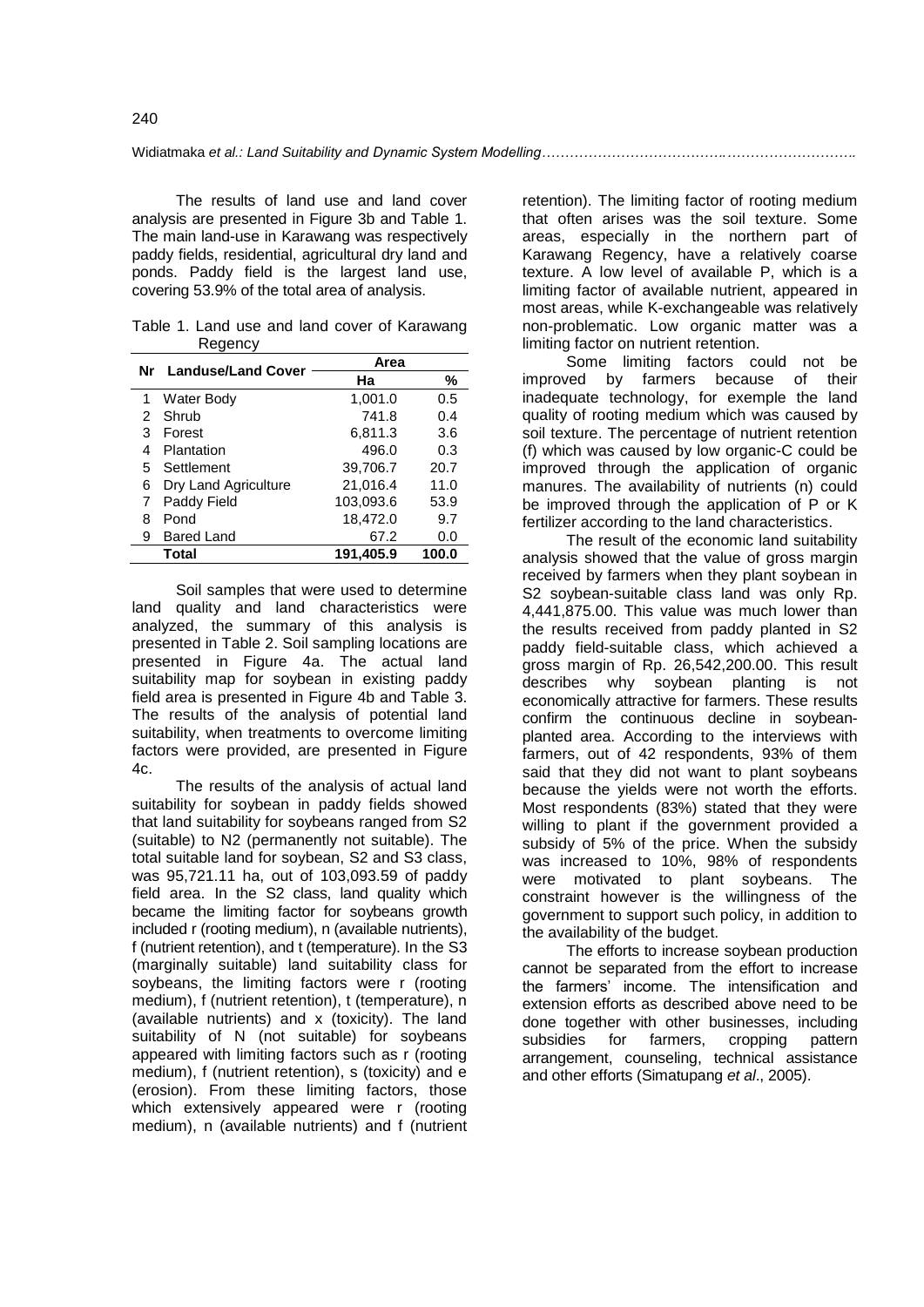| <b>Nr</b> | <b>Soil Type</b>       | n            |     |                  | pH             | Org-<br>C | Total-<br>N   | Available-<br>P | Ca   | Mg   | Κ   | Na                | <b>CEC</b> | $AI-$<br>sat   |
|-----------|------------------------|--------------|-----|------------------|----------------|-----------|---------------|-----------------|------|------|-----|-------------------|------------|----------------|
|           |                        |              |     | H <sub>2</sub> O | KCI            |           | $\frac{9}{6}$ | Ppm             |      |      |     | $cmol(+).kg^{-T}$ |            | $\frac{9}{6}$  |
| 1         | Alfisols               | $\mathbf{1}$ |     | 6.2              | $\blacksquare$ | 1.7       | 0.2           | $\sim$          | 18.8 | 18.5 | 0.8 | 0.5               | 41.8       | $\overline{a}$ |
|           |                        |              | min | 5.7              | 5.3            | 3.3       | 0.2           | 5.2             | 1.6  | 17.7 | 2.3 | 10.0              | 36.7       |                |
| 2         | Entisols               | 3            | ave | 6.4              | 5.9            | 5.1       | 0.3           | 20.7            | 5.9  | 23.0 | 3.8 | 12.9              | 55.7       |                |
|           |                        |              | max | 7.0              | 6.5            | 7.0       | 0.4           | 48.0            | 14.4 | 29.5 | 6.5 | 15.4              | 88.8       |                |
|           |                        |              | min | 4.7              | 3.7            | 0.4       | 0.1           | 0.4             | 1.1  | 0.4  | 0.1 | 0.1               | 0.5        | 0.2            |
| 3         | Inceptisols            | 33           | ave | 5.8              | 4.6            | 1.4       | 0.3           | 23.7            | 15.4 | 6.4  | 0.7 | 2.2               | 29.1       | 8.5            |
|           |                        |              | max | 7.5              | 5.8            | 3.4       | 0.8           | 95.0            | 28.1 | 16.8 | 4.5 | 23.8              | 99.6       | 35.4           |
| 4         | Mollisols              | 1            |     | 7.4              | 6.4            | 3.2       | 0.4           | 17.0            | 5.7  | 1.6  | 0.3 | 0.1               | 47.4       |                |
|           |                        |              | min | 4.0              | 4.0            | 0.6       | 0.1           | 0.3             | 13.0 | 3.4  | 0.2 | 0.7               | 4.4        | 0.1            |
| 5         | <b>Ultisols</b>        | 9            | ave | 5.6              | 4.9            | 1.3       | 0.4           | 16.3            | 20.5 | 13.2 | 1.0 | 7.5               | 47.2       | 0.4            |
|           |                        |              | max | 7.1              | 6.0            | 2.5       | 0.9           | 49.0            | 25.9 | 22.9 | 4.3 | 46.5              | 99.3       | 0.9            |
|           | Soil Association       |              | min | 4.4              | 4.0            | 0.5       | 0.1           | 0.2             | 2.0  | 6.6  | 0.1 | 0.3               | 4.2        | 0.3            |
| 6         |                        | 6            | ave | 5.1              | 4.2            | 1.1       | 0.3           | 1.8             | 15.9 | 13.0 | 0.4 | 0.7               | 21.5       | 8.2            |
|           | (Alfisols Dominant)    |              | max | 5.7              | 4.4            | 1.7       | 0.8           | 7.8             | 24.9 | 19.0 | 0.6 | 2.5               | 37.9       | 19.9           |
|           | Soil Association       |              | min | 4.0              | 3.6            | 0.7       | 0.1           | 0.1             | 0.1  | 2.3  | 0.1 | 0.1               | 0.2        | 0.2            |
| 7         | (Inceptisols           | 15           | ave | 5.3              | 4.4            | 1.2       | 0.4           | 2.1             | 17.7 | 9.0  | 0.9 | 3.9               | 40.7       | 6.0            |
|           | Dominant)              |              | max | 6.5              | 5.4            | 1.8       | 0.9           | 9.0             | 42.8 | 26.7 | 8.8 | 32.8              | 99.6       | 25.3           |
|           | Soil Complex (Alfisols |              |     |                  |                |           |               |                 |      |      |     |                   |            |                |
| 8         | 1<br>Dominant)         |              |     | 5.9              | $\blacksquare$ | 1.8       | 0.2           | 0.3             | 2.2  | 9.7  | 0.5 | 0.4               | 38.5       |                |
|           | Soil Complex           |              | min | 6.0              | 5.0            | 0.3       | 0.1           | 5.0             | 6.1  | 3.9  | 0.2 | 0.1               | 1.8        |                |
| 9         |                        | 6            | ave | 6.7              | 5.8            | 4.2       | 0.3           | 18.4            | 11.8 | 13.4 | 2.6 | 19.5              | 29.4       |                |
|           | (Entisols Dominant)    |              | max | 7.7              | 7.1            | 13.5      | 0.4           | 35.0            | 21.8 | 25.9 | 5.8 | 93.1              | 48.7       |                |
|           | Soil Complex           |              | min | 4.2              | 3.7            | 0.7       | 0.1           | 0.2             | 2.3  | 0.6  | 0.1 | 0.1               | 2.4        | 0.2            |
| 10        | (Inceptisols           | 12           | ave | 5.0              | 4.2            | 1.4       | 0.3           | 7.0             | 10.1 | 4.9  | 0.5 | 0.7               | 30.6       | 7.4            |
|           | Dominant)              |              | max | 7.7              | 6.8            | 2.3       | 0.9           | 23.4            | 21.6 | 15.6 | 1.5 | 2.5               | 49.7       | 24.7           |
|           | Soil Complex           |              |     |                  |                |           |               |                 |      |      |     |                   |            |                |
| 11        | (Vertisols Dominant)   | 1            |     | 5.2              | 4.3            | 1.6       | 0.1           | 25.2            | 18.5 | 2.5  | 0.2 | 0.3               | 35.9       | 0.3            |

Remarks: 1) Soil samples were taken at 0-20 cm depth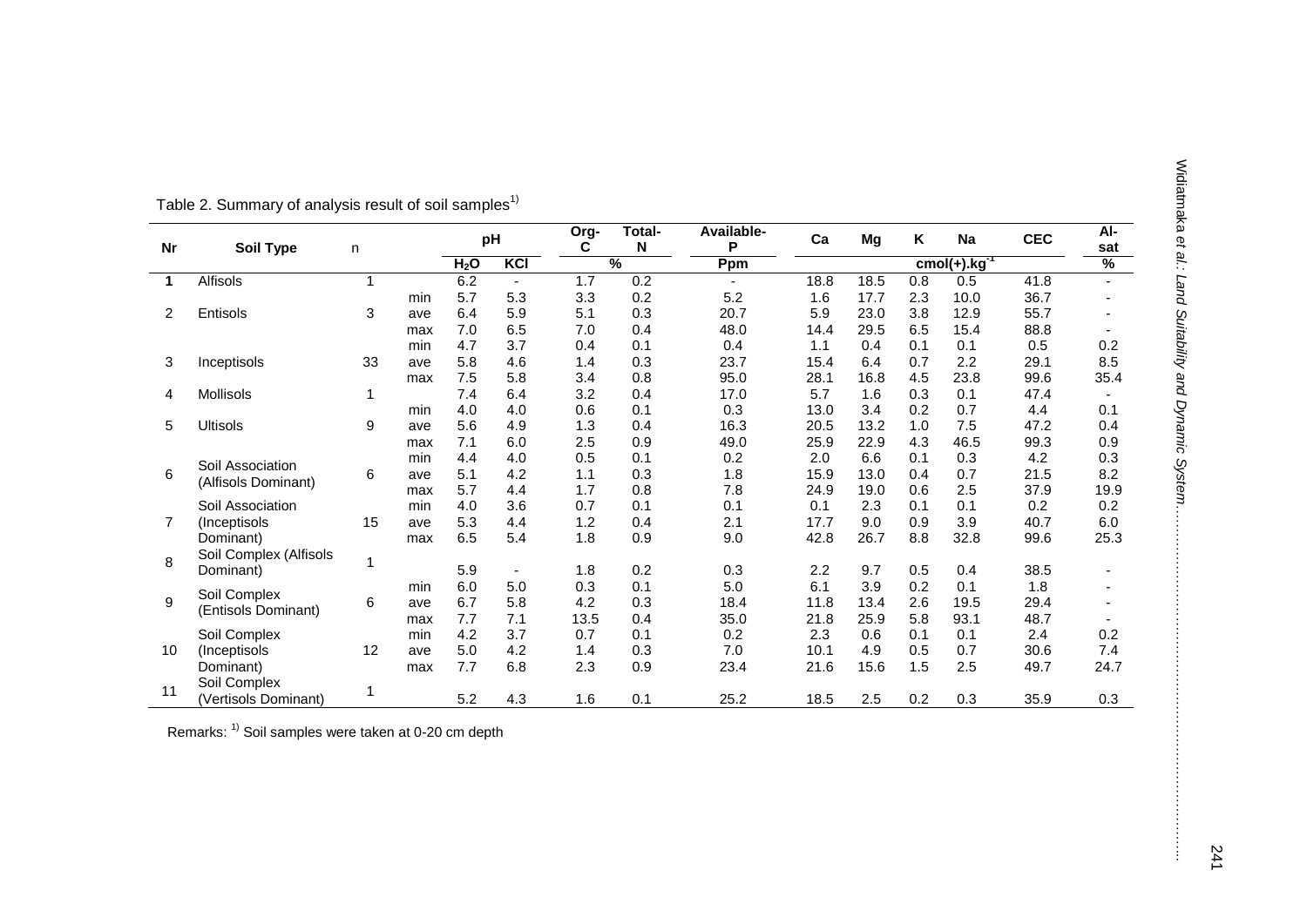![](_page_7_Figure_0.jpeg)

Figure 4. Map of: (a) soil sampling locations, (b) the actual land suitability, and (c) the potential land suitability, for soybean in paddy fields area, Karawang, West Java Province

| Table 3. Actual land suitability for soybean |  |  |
|----------------------------------------------|--|--|
|----------------------------------------------|--|--|

| Nr             | <b>Land Suitability</b> |                                                                         | Area     |       |  |
|----------------|-------------------------|-------------------------------------------------------------------------|----------|-------|--|
|                |                         | <b>Land Mapping Unit</b>                                                | Ha       | $\%$  |  |
| 1              | S <sub>2tn</sub>        | 08a                                                                     | 89.0     | 0.1   |  |
| $\overline{c}$ | S <sub>2</sub> tfn      | 10a, 12a                                                                | 490.5    | 0.5   |  |
| 3              | S3r                     | 10b, 11b, 12b, 18b, 19b, 20b, 26a, 29b, 36b, 37b, 38b, 43b,<br>44b, 46b | 21,656.7 | 22.6  |  |
| 4              | S <sub>3f</sub>         | 09c                                                                     | 364.0    | 0.4   |  |
| 5              | S3n                     | 07b, 08b, 09a, 10c, 11c, 18a, 20a, 21a, 30a, 34a, 35a                   | 2,565.9  | 2.7   |  |
| 6              | S3rt                    | 21b, 23b, 24b, 27b                                                      | 10,160.8 | 10.6  |  |
| $\overline{7}$ | S3rn                    | 03a, 04a, 11a, 13c, 14a, 22b, 25a, 26b, 62b                             | 20,558.1 | 21.5  |  |
| 8              | S3rf                    | 13a, 15b, 16b, 17b, 28a, 32b, 33b, 34b, 55b, 59b, 63b, 64b,<br>65b      | 7,886.1  | .2    |  |
| 9              | S3fn                    | 19a, 40b                                                                | 3,356.0  | 3.5   |  |
| 10             | S3ns                    | 42b, 48b                                                                | 134.8    | 0.1   |  |
| 11             | S3rfn                   | 06a, 07a, 15a, 16a, 17a, 28b, 30b                                       | 20,938.9 | 21.9  |  |
| 12             | S3rfs                   | 50b, 51b, 56b, 58b, 61b                                                 | 481.6    | 0.5   |  |
| 13             | S3rfx                   | 09 <sub>b</sub>                                                         | 750.6    | 0.8   |  |
| 14             | S3sef                   | 22a, 24a, 31a, 32a, 47a                                                 | 603.6    | 0.6   |  |
| 15             | S3sen                   | 29a, 38a, 41a                                                           | 118.0    | 0.1   |  |
| 16             | N <sub>1f</sub>         | 07c, 23a, 33a, 36a                                                      | 1,121.3  | 1.2   |  |
| 17             | N <sub>2r</sub>         | 01a, 01b, 02a, 03b, 04b, 05b, 06b                                       | 4,372.9  | 4.6   |  |
| 18             | N <sub>2s</sub>         | 37a, 39a, 40a, 42a, 43a                                                 | 68.7     | 0.1   |  |
| 19             | N <sub>2</sub> se       | 48a                                                                     | 3.9      | 0.0   |  |
|                |                         | <b>Total</b>                                                            | 95,721.1 | 100.0 |  |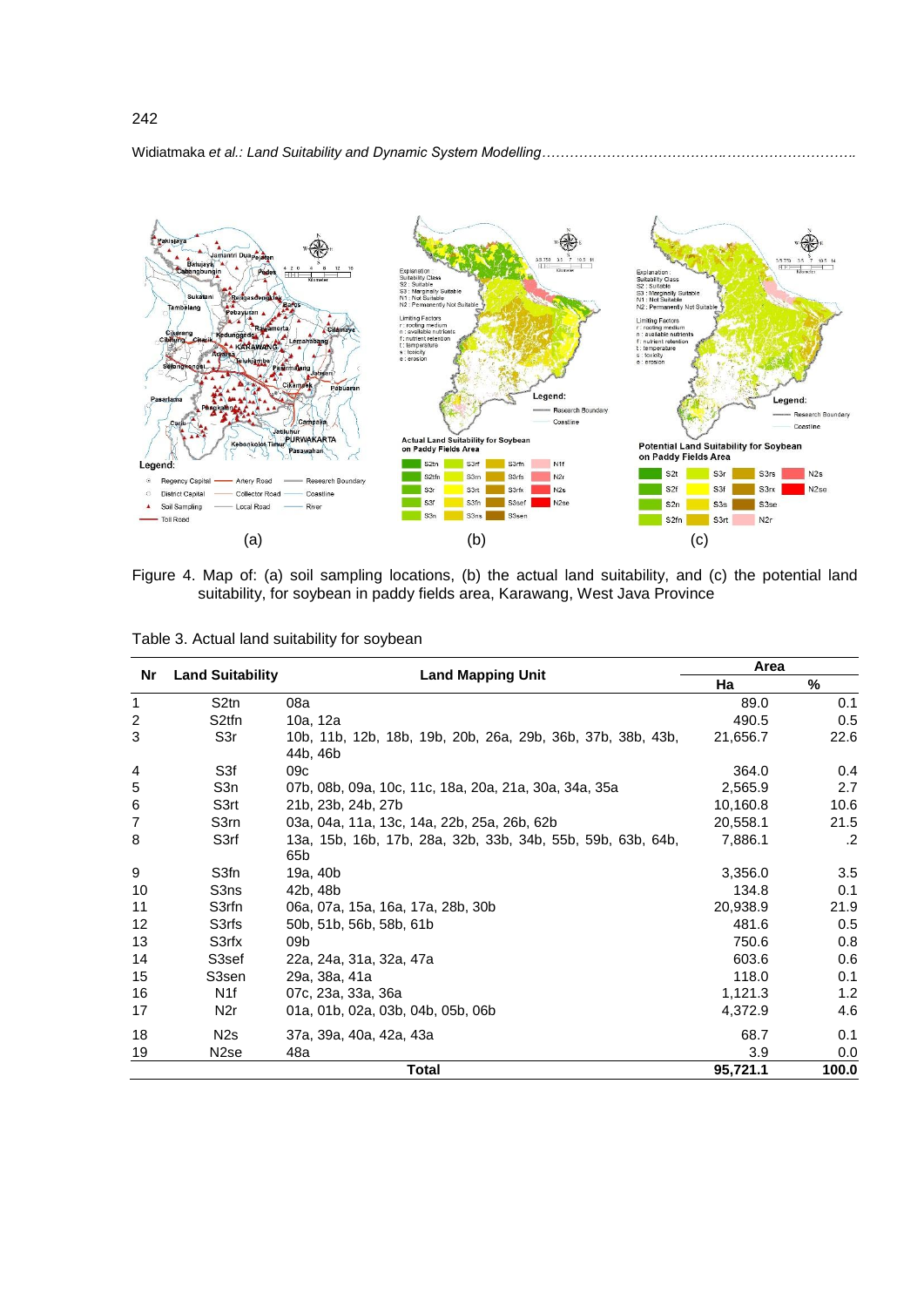Land use planning based on a dynamic system was then composed from the results of the land suitability analysis. The scenarios constructed are as follows: (i) there is no treatment given; the area of soybean plantation is the same as the current area, which is a planted area of 872 ha in 2013, without any subsidies to farmers (**Scenario 1**); (ii) the area planted with soybean is equal to the existing area of 872 ha, however subsidies amounting to 5 % of the price of soybeans are given to the farmers; with the soybean price at the current condition assumed at Rp. 9,000,-, making the subsidy as Rp. 450.- (**Scenario 2**); (iii) Soybean is planted throughout the entire land with an S2 land suitability level (6,285.87 ha); the planning of plantation is set up to ensure that there is an increase of 2,000 ha in each 5 year, along with a subsidy of 5% is given to the farmers (**Scenario 3**), and (iv) All suitable lands (level of suitability for soybean S2 and S3) are to be planted. Note that according to the model, taking into consideration that land conversion in Karawang Regency will occur (Widiatmaka *et al*., 2013), there will only be 51,277.98 hectares of paddy

field plantation left out of an initial of 90,000 ha of paddy field in 2030. However, considering the capability of the government, the treatment was made so that there is an increase of 15,000 ha in each 5 year, along with a 5% subsidy is given to the farmers (**Scenario 4**). The results of the simulation will produce the most rational outcome and should be applied as the recommended policy.

The results of the simulation up to 2030 which has calculated by taking into consideration the increase of population, soybean consumption, including soybean surplus and deficit are presented in Figure 5 (a, b, c), where the number of population in Karawang Regency in 2030 will amount to 3,452,491 people (Figure 5a).

With such a population, the consumption of soybeans at that time is predicted to amount to 169,165.42 tons (Figure 5b). In this regard, if no effort is made, there will be a deficit of soybean by 168,801.63 tons (Figure 5d). This high deficit is certainly catastrophic for the supply of soybeans in Karawang Regency.

![](_page_8_Figure_5.jpeg)

Figure 5. Results of simulation models for: (a) population growth, (b) soybean consumption c) soybean production and (d) soybean deficit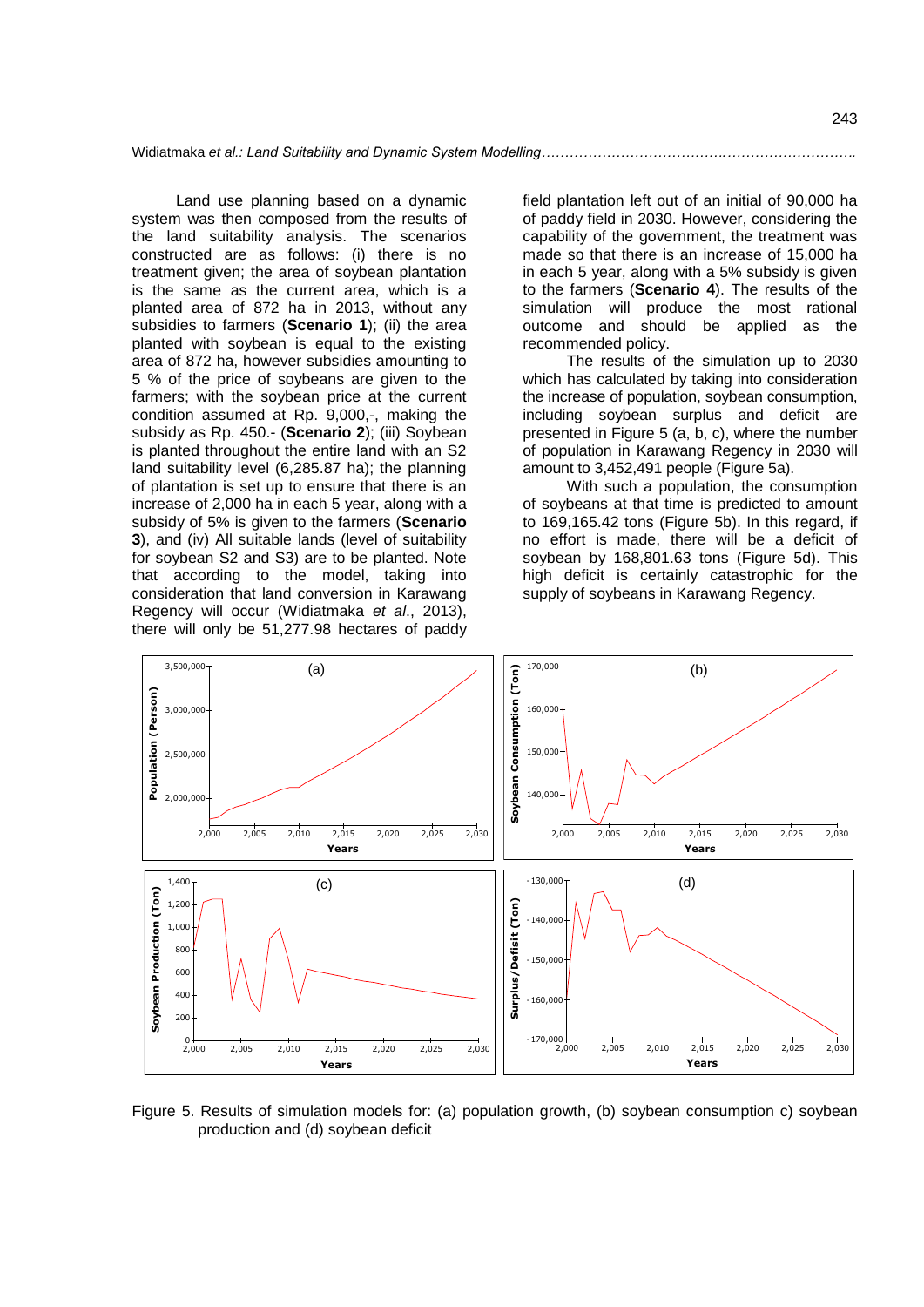![](_page_9_Figure_0.jpeg)

Figure 6. (a) Result of the model according to scenario 1 (soybean production 1) and scenario 2 (soybean production 2); (b) budget necessary for to scenario 1 (budget 1) and scenario 2 (budget 2); (c) result of the model according to scenario 3 (soybean production 3) and scenario 4 (soybean production 4); and (d) budget necessary for scenario 3 (budget 3) and scenario 4 (budget 4)

Result of the model in term of soybean production and the budget necessary in 4 scenarios are presented in Figure 6**.** With **Scenario 1**, the soybean production in 2030 will only be 363.79 tons. Since the consumption in Karawang Regency in 2030 is 169,165.42 tons, there will be a deficit of soybean of 168,801.63 tons in the regency.

In **Scenario 2**, the soybean production in 2030 will increase to become 427.04 tons. The increase of the production is the result of fertilizer intensification which results in an upsurge of productivity and an amelioration of infrastructure received from the subsidy. The model assumed that the budget would increase its productivity compared to that without subsidy. Scenario-2 implies that the government should provide a subsidy budget of Rp. 156,334,620.

**Scenario 3** is the ideal scenario, considering that S2 suitability for soybean is the best suitable soybean planting area in Karawang

Regency. However, since there is a limited budget from the government, the scenario can only be considered if it is done gradually. With such a scenario, soybean production in 2030 will become 4,402.38 tons. The budget necessary for this scenario will be Rp. 1,589,014,293.76. In this case, the deficit in 2030 will be 164,763.04 tons.

In **scenario 4**, only 51,277.98 ha of suitable soybean plantation area is available. This value takes into account the land conversion rate in Karawang Regency as calculated in other research (Widiatmaka *et al*., 2013). Similar to other scenarios, taking into consideration the capability of the government, the planting areas deliberately planned gradually increase every 5 years. With this scenario, soybeans production in 2030 will be 52,230.16 tons with a deficit of 116,935.26 tons. The budget necessary for this scenario will be Rp. 23,075,091,185.04.

Widiatmaka *et al.: Land Suitability and Dynamic System Modelling……*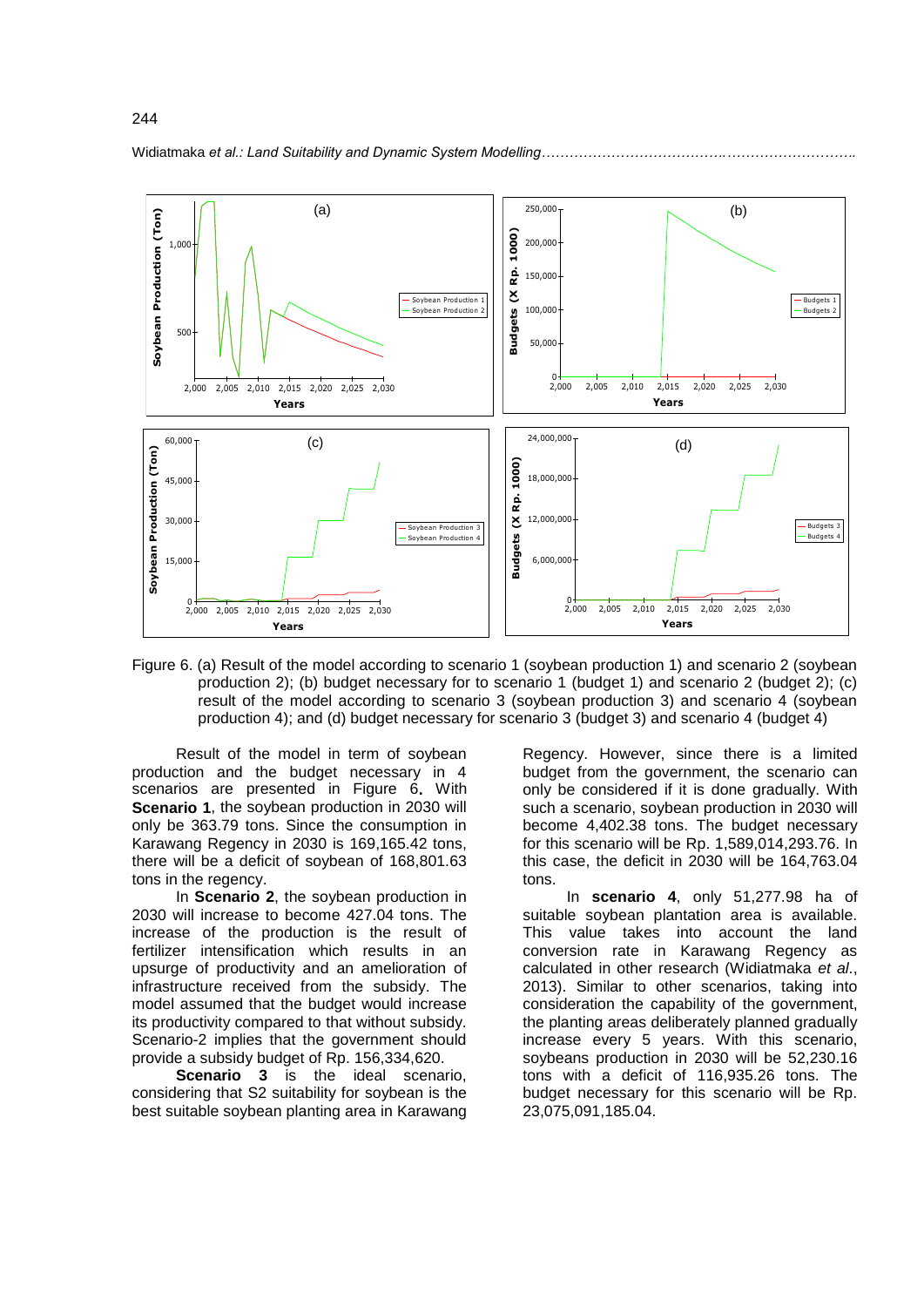![](_page_10_Figure_1.jpeg)

Figure 7. Spatial priority for soybean plantation: (a) with scenario 3 of the model, (b) with scenario 4 of the model

The validity test shows the deviation of the simulated result compared to the actual data. For the total population, in term of Absolute Mean Error (AME), the deviation from the actual data reaches 0.0047%, whereas in term of Absolute Variation Error (AVE), the deviation reaches 0.0128%. In harvesting areas, the deviation from the actual data is 0.0350% in terms of AME, whereas in term of AVE, the deviation is 0.0486%. For data of soybean production, the deviation from the actual data in term of AME is 0.9% while in term of AVE, the deviation is 2.4935%. Thus, the limit of deviation based on the results of this test is <10%. It can be concluded that based on these validity tests the model provided is able to simulate the soybean production changes that occur.

Based on the scenarios tested, it seems that it is very difficult to achieve self-sufficiency in soybeans. Since soybean is not a native tropical commodity, meeting the increasing demand through domestic production is difficult.

Viewing the case in Karawang Regency, using paddy field for soybean is still recommended, while it does not meet the requirements, it will however save the country's foreign exchange. The spatial priority for soybean planting according to the scenario 3 and 4, which are the most recommended scenarios, are presented in Figure 7. In this figure, prioritization was done according to the land suitability: the higher the level of suitability, the more it becomes priority.

### **CONCLUSION**

The results of the research showed that paddy fields in Karawang Regency have a suitability class for soybean ranging from not suitable (N), comprising 5,566.7 ha, marginally suitable (S3), 89,575.00 ha, and suitable (S2), 579.41 ha. From the analysis, the identified limiting factors were temperature, fertility, nutrients retention, slope, erosion, rooting media, and toxicity. Agricultural management improvements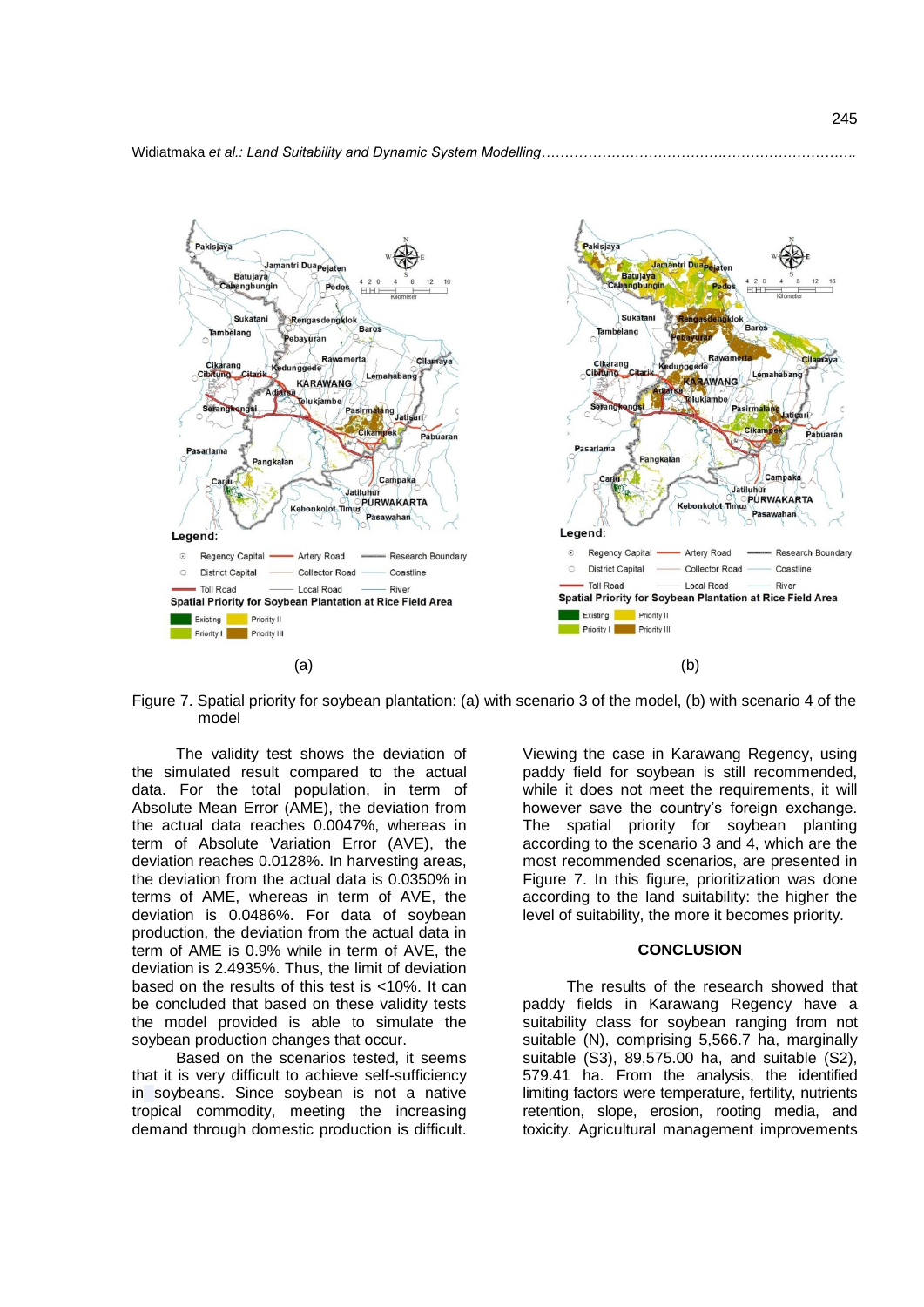will improve land suitability level to become land suitability potential. Land suitability potential ranges from N (not suitable), which comprises 4,445.40 ha, S3 (marginally suitable) 84,410.44 ha, and S2 (suitable), 6,865.28 ha. From this available land, so far only 872 ha of arable land was used for soybeans plantations. Low returns has caused farmers to be reluctant to plant soybeans. The outcome of the interviews showed that most of the farmers are willing to plant soybeans, if the subsidy given is about 5- 10% of the sale price of soybean.

There will certainly be a deficit of soybean in 2030 if the government policy in soybean planting continues as it is currently. The model predicts a deficit of 168,801.63 tons. If the government is willing to increase their budget support to Rp 1,589,014,293.76, there will be a reduction of the deficit to become 164,763.04 tons instead; through soybean planting in an area with S2 level of land suitability. If the government can provide a budget of Rp. 23,075,091,185.04, then the soybean supply deficit will be reduced to become 116,935.26 tons. The options for the government is highly dependent on the willingness and budget availability.

It is suggested to plant soybeans in biophysically suitable area. The prioritization can be done spatially and was presented in this study. This analysis shows that planning is essential and must start now so the situation does not worsen in the future.

# **ACKNOWLEDGEMENT**

This research was financed by the Directorate General of Higher Education, Ministry of National Education of the Republic of Indonesia, through Operational Support for State Universities (*Bantuan Operasional Perguruan Tinggi Negeri - BOPTN*), Bogor Agricultural University, Indonesia. The research paper has been presented (oral presentation) in The  $20<sup>th</sup>$ World Congress of Soil Science, June 12<sup>th</sup>, in Jeju, South Korea (IDS3 – Soil Information and Food Security, O46-6) through the funding of International Seminar Program of the Directorate General of Higher Education, Ministry of National Education of the Republic of Indonesia. The full paper is not included in the proceeding of the congress in order to be fully submitted to this journal.

# **REFERENCES**

- Adisarwanto, T. 2010. Soybean production enhancement strategies as the efforts to meet the domestic needs and reducing imports. Development in Agricultural Innovation 3 (4): 319-331 (in Indonesian).
- Albaji, M., A.A. Naseri, P. Papan and S.B. Nasab. 2009. Qualitative evaluation of land suitability for principal crops in the West Shoush Plain, Southwest Iran. Bulgarian Journal of Agricultural Science 15 (2): 135-145.
- Amaliyah, R. 2013. Importing soybeans: should be continued to proceed? (Effect of trade liberalization on Indonesian soybean). Global and Policy 1 (1): 19-30 (in Indonesian).
- Anonymous. 2011. World food securityeveryone now wants arable land. Appropriate Technology 38 (1): 53-56.
- Brown, L. R. 2008. Why ethanol production will drive world food prices even higher in 2008. Earth Policy Institute, January 24, 2008.http://www.earthpolicy.org/Updates/ 2008/update69.htm. Accessed March 28, 2014.
- Coyle, R. G. 1996. System dynamics modelling: A practical approach. Chapman and Hall, London.
- Crutchfield, S. 2013. U.S. drought 2012: Farm and food impacts. United States Department of Agriculture, Economic Research Service. [http://www.ers.usda.](http://www.ers.usda/) gov/topics/in-the-news/us-drought-2012 farm-and-food-impacts.aspx. Accessed June 7, 2014.
- Djaenudin, D, H. Marwan, H. Subagyo and A. Hidayat. 2003. Technical guidelines for land evaluation for agricultural commodities. Soil Research Institute, Soil and Agro-climate Research Center, Agricultural Research Agency, Ministry of Agriculture (in Indonesian).
- Dursin, K. 2012. Indonesia: Cultivating food security in their own backyards. Global Information Network. New York.
- Elshkaki, A. 2013. An analysis of future platinum resources, emissions and waste streams using a system dynamic model of its intentional and non-intentional flows and stocks. Resources Policy 38: 241– 251.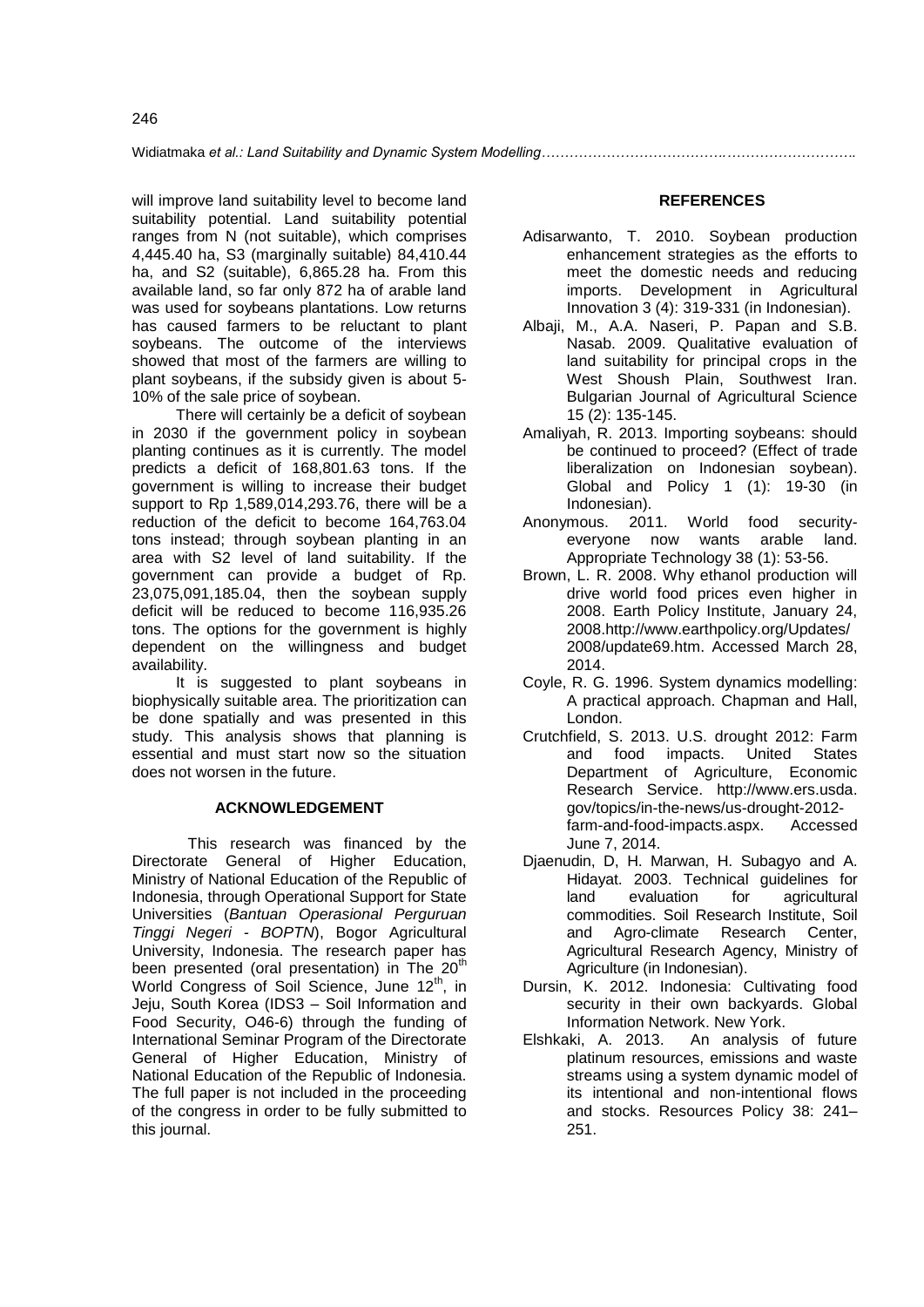- FAO. 1976. A framework for land evaluation. FAO Soils Bulletin No. 32. Food and Agricultural Organization, Rome.
- Faperta IPB. Surveyor team of Agricultural Faculty, IPB. 1993. Survey and Semi Detail Soil Mapping on Lower Citarum Watershed, Karawang Regency Purwakarta Bekasi East Java Province. Project of Research and Land Resource and Agroclimate Development. Project of Research and Land Resource and Agroclimate Development /LREP II Part C. Bogor. Scale 1:50,000 (in Indonesian).
- Ferretti, V. and S. Pomarico. 2013. Ecological land suitability analysis through spatial indicators: an application of the Analytic Network Process technique and Ordered Weighted Average approach. Ecological Indicators, 34: 507– 519.
- Ford, A. 1996. Testing snake river explorer. System Dynamics Review. 12 (4): 305– 329.
- Forrester, J. W. 1961. Industrial dynamics. The MIT Press, Cambridge, MA.
- Forrester, J. W. 1968. Principles of system. Productivity Press, Cambridge.
- Guo, H.C., L. Liu, G.H. Huang, G.A. Fuller, R. Zou and Y.Y. Yin. 2001. A system dynamics approach for regional environmental planning and management: a study for the Lake Erhai Basin. Journal of Environmental Management. 61 (1): 93–111.
- Hardjowigeno, S. and Widiatmaka. 2007. Land evaluation and land use planning. Gadjahmada University Press, Yogyakarta (in Indonesian).
- Hartrisari. 2007. Dynamic system: Concepts of system and modelling for industry and environment (in Indonesian). SEAMEO-BIOTROP. Bogor.
- Hayati, M., R. Anindita, N. Hanani and D. Koestiono. 2014. Impact of food import tarrif decrease in Indonesia. Studia Universitatis Babeș-Bolyai Oeconomica. 59 (1): 73-87.
- Heimgartner, C. 2001. System dynamic modelling of transport and land use: a first model draft. The first Swiss Transport Research Conference.
- Indonesian Agency for Agricultural Research and Development (IAARD). 2012. Soybean expansion in the forest as a

source of seed. Sinar Tani. XLII (3470): 1- 9 (in Indonesian).

- Indonesian Bureau of Statistics. 1990-2013. Statistic of Crop Yield. http://www.bps. go.id/ tnmn\_pgn.php?kat=3&id\_subyek=53&notab =0. Accessed January to August 2014.
- Li, F.J., S.C. Dong and F. Li. 2012. A system dynamics model for analyzing the ecoagriculture system with policy recommendations. Ecological Modelling, 227: 34al M
- Liu, M. and D. Li. 2010. An analysis on total factor productivity and influencing factors of soybean in China. Journal of Agricultural Science, 2 (2): 158-163.
- Liu, Y., L. Xiaojian, X. Qin, H. Guo, Y. Yu, J. Wang and G. Mao. 2007. An integrated GIS-based analysis system for land-use management of lake areas in urban fringe. Landscape and Urban Planning, 82: 233–246.
- Luo, G., C. Yin, X. Chen, W. Xu and L. Lu. 2010. Combining system dynamic model and CLUE-S model to improve land use scenario analyses at regional scale: A case study of Sangong watershed in Xinjiang, China. Ecological Complexity, 7: 198–207.
- Mashayekhi, A. N. 1990. Rangeland destruction under population growth: the case of Iran. System Dynamics Review, 6 (2): 167– 193.
- Ministry of Finance of the Republic of Indonesia. 2013. Regulation of the Minister of Finance of the Republic of Indonesia No. 133/PMK.011/2013 on the amendment regulation of the Minister of Finance No.213/PMK.011/2011 on goods classification system and the imposition of import duty on imported goods.
- Mursidah. 2005. The development of national soybean production and the efforts of development in East Kalimantan. EPP Journal, 2(1): 39-44.
- Naylor, R.L., A.J. Liska, M.B. Burke, W.P. Falcon, J.C. Gaskell, S.D. Rozelle and K. G. Cassman. 2008. The ripple effect: biofuels, food security, and the environment. Environment, 49 (9): 32-43.
- Pimentel, D., A. Marklein, M.A. Toth, M.N. Karpoff, G.S. Paul, R. McKormack, J. Kiriazis and T. Krueger. 2009. Food